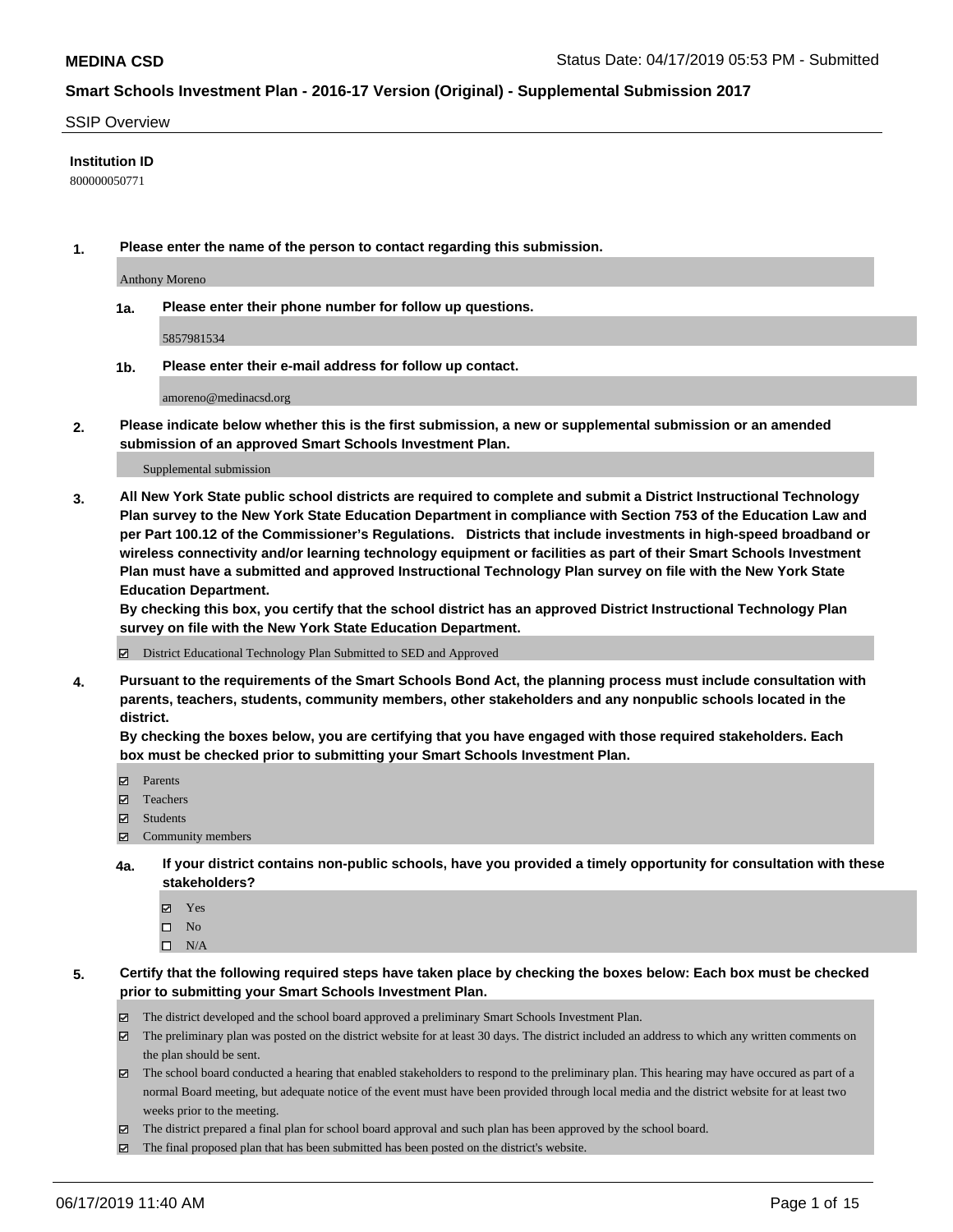SSIP Overview

**5a. Please upload the proposed Smart Schools Investment Plan (SSIP) that was posted on the district's website, along with any supporting materials. Note that this should be different than your recently submitted Educational Technology Survey. The Final SSIP, as approved by the School Board, should also be posted on the website and remain there during the course of the projects contained therein.**

MedinaCSD\_Initial-SSIP.pdf

**5b. Enter the webpage address where the final Smart Schools Investment Plan is posted. The Plan should remain posted for the life of the included projects.**

https://www.medinacsd.org/Page/46

**6. Please enter an estimate of the total number of students and staff that will benefit from this Smart Schools Investment Plan based on the cumulative projects submitted to date.**

1,890

**7. An LEA/School District may partner with one or more other LEA/School Districts to form a consortium to pool Smart Schools Bond Act funds for a project that meets all other Smart School Bond Act requirements. Each school district participating in the consortium will need to file an approved Smart Schools Investment Plan for the project and submit a signed Memorandum of Understanding that sets forth the details of the consortium including the roles of each respective district.**

 $\Box$  The district plans to participate in a consortium to partner with other school district(s) to implement a Smart Schools project.

### **8. Please enter the name and 6-digit SED Code for each LEA/School District participating in the Consortium.**

| Partner LEA/District | <b>ISED BEDS Code</b> |
|----------------------|-----------------------|
| (No Response)        | (No Response)         |

### **9. Please upload a signed Memorandum of Understanding with all of the participating Consortium partners.**

(No Response)

**10. Your district's Smart Schools Bond Act Allocation is:**

\$2,000,222

**11. Enter the budget sub-allocations by category that you are submitting for approval at this time. If you are not budgeting SSBA funds for a category, please enter 0 (zero.) If the value entered is \$0, you will not be required to complete that survey question.**

|                                       | Sub-<br><b>Allocations</b> |
|---------------------------------------|----------------------------|
| <b>School Connectivity</b>            | 859,800                    |
| Connectivity Projects for Communities | $\mathbf 0$                |
| Classroom Technology                  | $\mathbf 0$                |
| Pre-Kindergarten Classrooms           | 0                          |
| Replace Transportable Classrooms      | $\Omega$                   |
| High-Tech Security Features           | $\Omega$                   |
| Totals:                               | 859,800                    |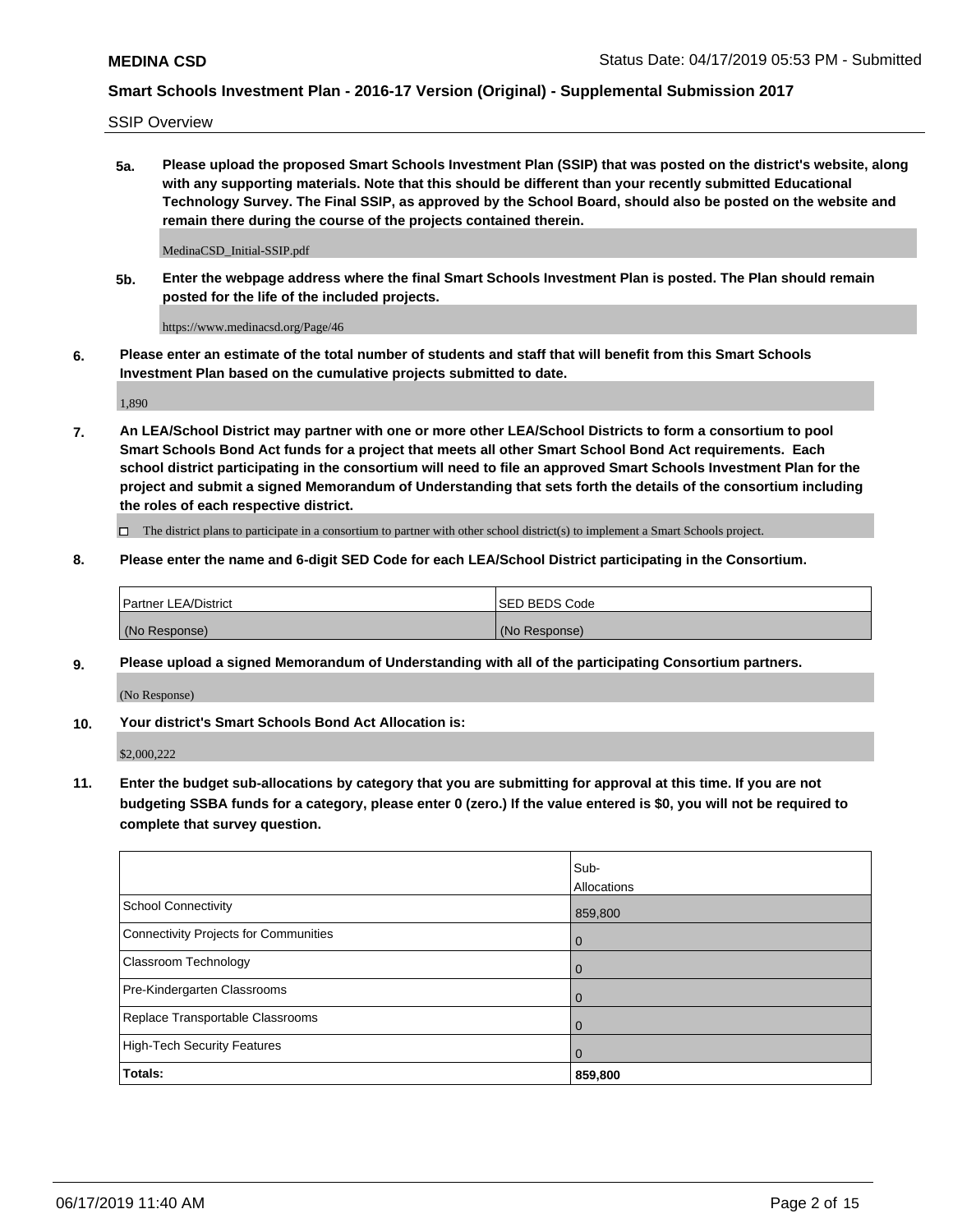School Connectivity

- **1. In order for students and faculty to receive the maximum benefit from the technology made available under the Smart Schools Bond Act, their school buildings must possess sufficient connectivity infrastructure to ensure that devices can be used during the school day. Smart Schools Investment Plans must demonstrate that:**
	- **• sufficient infrastructure that meets the Federal Communications Commission's 100 Mbps per 1,000 students standard currently exists in the buildings where new devices will be deployed, or**
	- **• is a planned use of a portion of Smart Schools Bond Act funds, or**
	- **• is under development through another funding source.**

**Smart Schools Bond Act funds used for technology infrastructure or classroom technology investments must increase the number of school buildings that meet or exceed the minimum speed standard of 100 Mbps per 1,000 students and staff within 12 months. This standard may be met on either a contracted 24/7 firm service or a "burstable" capability. If the standard is met under the burstable criteria, it must be:**

**1. Specifically codified in a service contract with a provider, and**

**2. Guaranteed to be available to all students and devices as needed, particularly during periods of high demand, such as computer-based testing (CBT) periods.**

## **Please describe how your district already meets or is planning to meet this standard within 12 months of plan submission.**

Our district currently meets the required bandwidth, but intends to update our IDF/MDF/cabling throughout the district to even better handle the required bandwidth. The district maintains an Access Point per classroom and 1Gb WAN connection through Erie 1 BOCES. Switches for the new server core, updated host servers, and new backup alliances are also planned.

- **1a. If a district believes that it will be impossible to meet this standard within 12 months, it may apply for a waiver of this requirement, as described on the Smart Schools website. The waiver must be filed and approved by SED prior to submitting this survey.**
	- $\Box$  By checking this box, you are certifying that the school district has an approved waiver of this requirement on file with the New York State Education Department.

### **2. Connectivity Speed Calculator (Required)**

|                         | Number of<br><b>Students</b> | Multiply by<br>100 Kbps | Divide by 1000 Current Speed<br>to Convert to<br>Required<br>Speed in Mb | lin Mb | <b>I</b> Expected<br>Speed to be<br>Attained Within Required<br>12 Months | <b>Expected Date</b><br>When<br>Speed Will be<br>Met |
|-------------------------|------------------------------|-------------------------|--------------------------------------------------------------------------|--------|---------------------------------------------------------------------------|------------------------------------------------------|
| <b>Calculated Speed</b> | 1,546                        | 154,600                 | 154.6                                                                    | 1000   | 1000                                                                      | now                                                  |

## **3. Describe how you intend to use Smart Schools Bond Act funds for high-speed broadband and/or wireless connectivity projects in school buildings.**

**In anticipation of new guidelines we have reached out to our non-public school regarding this potential funding. However they declined and have signed a letter stating their intent of declining participation in Smart Schools funding under school connectivity and classroom learning technology**

The SSIP will allow the district to implement a robust backbone to critical network infrastructure, upgrade cabling throughout the district, and provide a stable datacenter through the purchase of new host and backup appliance servers.

**4. Describe the linkage between the district's District Instructional Technology Plan and the proposed projects. (There should be a link between your response to this question and your response to Question 1 in Part E. Curriculum and Instruction "What are the district's plans to use digital connectivity and technology to improve teaching and learning?)**

The primary goal of our technology survey is to ensure 21st century technology tools are available, accessible and maintained. Installing and updating cabling throughout the district will all aid in this effort, along with the improvements to the datacenter host servers and backup appliances.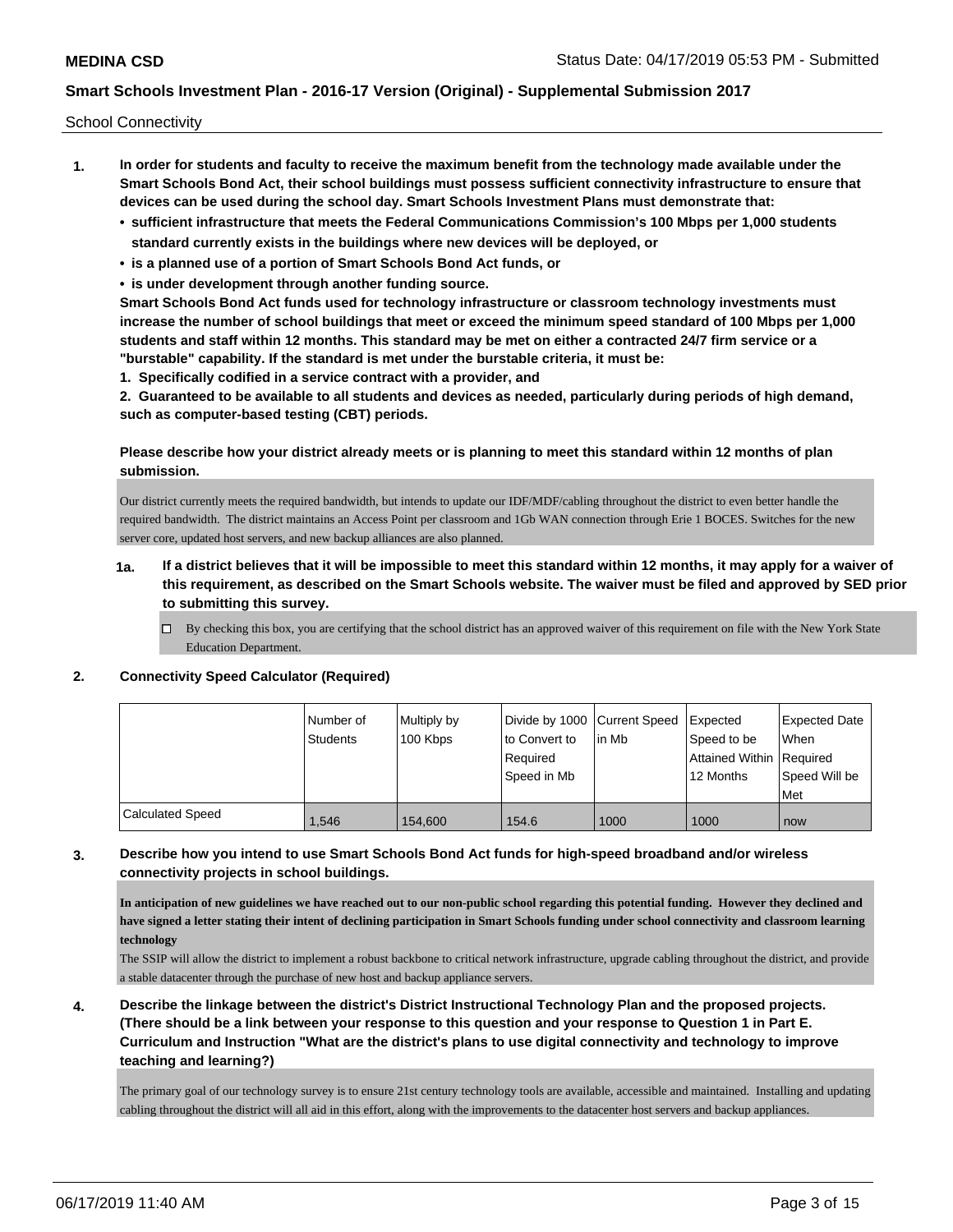School Connectivity

**5. If the district wishes to have students and staff access the Internet from wireless devices within the school building, or in close proximity to it, it must first ensure that it has a robust Wi-Fi network in place that has sufficient bandwidth to meet user demand.**

**Please describe how you have quantified this demand and how you plan to meet this demand.**

The district maintains an Access Point per classroom, in addition to all indoor common areas.

**6. As indicated on Page 5 of the guidance, the Office of Facilities Planning will have to conduct a preliminary review of all capital projects, including connectivity projects. Please indicate on a separate row each project number given to you by the Office of Facilities Planning.**

Project Number 45-08-01-06-7-999-001 45-08-01-06-7-999-BA1

**7. Certain high-tech security and connectivity infrastructure projects may be eligible for an expedited review process as determined by the Office of Facilities Planning.**

**Was your project deemed eligible for streamlined review?**

Yes

- **7a. Districts that choose the Streamlined Review Process will be required to certify that they have reviewed all installations with their licensed architect or engineer of record and provide that person's name and license number. The licensed professional must review the products and proposed method of installation prior to implementation and review the work during and after completion in order to affirm that the work was codecompliant, if requested.**
	- I certify that I have reviewed all installations with a licensed architect or engineer of record.
- **8. Include the name and license number of the architect or engineer of record.**

| Name        | l License Number |
|-------------|------------------|
| Scott Jones | 204341           |

**9. If you are submitting an allocation for School Connectivity complete this table.**

**Note that the calculated Total at the bottom of the table must equal the Total allocation for this category that you entered in the SSIP Overview overall budget.** 

|                                            | Sub-          |
|--------------------------------------------|---------------|
|                                            | Allocation    |
| Network/Access Costs                       | 407,000       |
| Outside Plant Costs                        | (No Response) |
| School Internal Connections and Components | 452,800       |
| Professional Services                      | (No Response) |
| Testing                                    | (No Response) |
| <b>Other Upfront Costs</b>                 | (No Response) |
| <b>Other Costs</b>                         | (No Response) |
| Totals:                                    | 859,800       |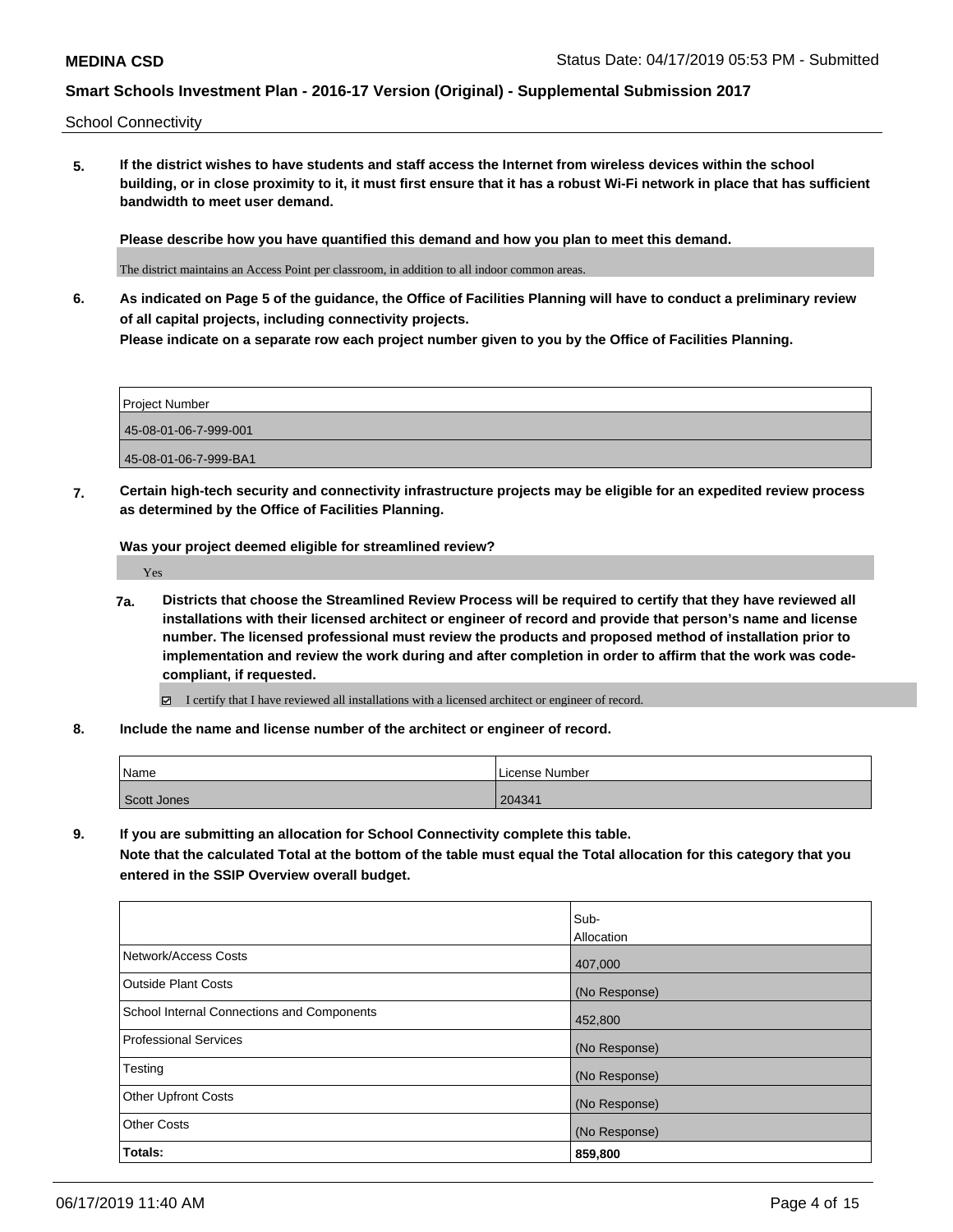School Connectivity

**10. Please detail the type, quantity, per unit cost and total cost of the eligible items under each sub-category. This is especially important for any expenditures listed under the "Other" category. All expenditures must be eligible for tax-exempt financing to be reimbursed through the SSBA. Sufficient detail must be provided so that we can verify this is the case. If you have any questions, please contact us directly through smartschools@nysed.gov. NOTE: Wireless Access Points should be included in this category, not under Classroom Educational Technology, except those that will be loaned/purchased for nonpublic schools. Add rows under each sub-category for additional items, as needed.**

| Select the allowable expenditure<br>type.<br>Repeat to add another item under<br>each type. | Item to be purchased                                          | Quantity       | Cost per Item | <b>Total Cost</b> |
|---------------------------------------------------------------------------------------------|---------------------------------------------------------------|----------------|---------------|-------------------|
| <b>Connections/Components</b>                                                               | Server Installation                                           | 1              | 18,500        | 18,500            |
| Network/Access Costs                                                                        | Nexus 93108TC-EX Cisco Switches                               | $\overline{2}$ | 15,000        | 30,000            |
| Connections/Components                                                                      | 10GBASE-LR SFP Module                                         | 4              | 650           | 2,600             |
| <b>Connections/Components</b>                                                               | 10GBASE-CU SFP+ Cable 15'                                     | 2              | 75            | 150               |
| Connections/Components                                                                      | QSFP to SFP10G Adapter                                        | 8              | 200           | 1,600             |
| Connections/Components                                                                      | VPC Link; 100GBASE-CR4 3'                                     | 2              | 175           | 350               |
| <b>Connections/Components</b>                                                               | <b>Warranty of Nexus Switches</b>                             | $\overline{2}$ | 650           | 1,300             |
| <b>Connections/Components</b>                                                               | QSFP to SFP10G Adapters                                       | 16             | 175           | 2,800             |
| Network/Access Costs                                                                        | ESXi Host Servers (VX-Rail)                                   | 5              | 57,500        | 287,500           |
| Network/Access Costs                                                                        | Backup Appliance (Exagrid<br>EX40000E)                        | 1              | 55,000        | 55,000            |
| <b>Network/Access Costs</b>                                                                 | Backup Appliance (Exagrid<br>EX21000E)                        |                | 35,000        | 35,000            |
| <b>Connections/Components</b>                                                               | Cabling Upgrades/MDF/IDF<br><b>Networking Closet Upgrades</b> |                | 425,000       | 425,000           |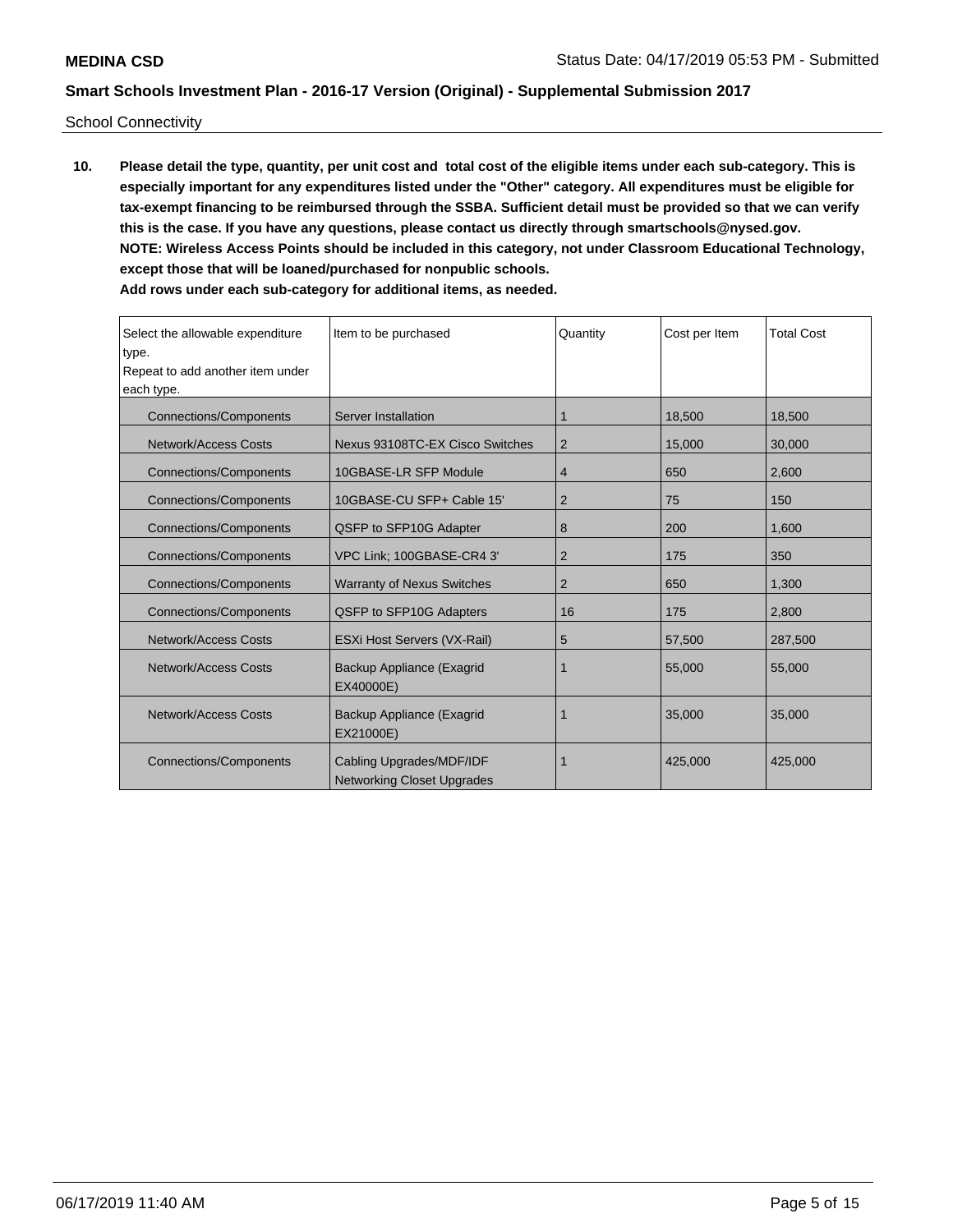Community Connectivity (Broadband and Wireless)

**1. Describe how you intend to use Smart Schools Bond Act funds for high-speed broadband and/or wireless connectivity projects in the community.**

(No Response)

**2. Please describe how the proposed project(s) will promote student achievement and increase student and/or staff access to the Internet in a manner that enhances student learning and/or instruction outside of the school day and/or school building.**

(No Response)

**3. Community connectivity projects must comply with all the necessary local building codes and regulations (building and related permits are not required prior to plan submission).**

 $\Box$  I certify that we will comply with all the necessary local building codes and regulations.

**4. Please describe the physical location of the proposed investment.**

(No Response)

**5. Please provide the initial list of partners participating in the Community Connectivity Broadband Project, along with their Federal Tax Identification (Employer Identification) number.**

| <b>Project Partners</b> | Federal ID#   |
|-------------------------|---------------|
| (No Response)           | (No Response) |

**6. If you are submitting an allocation for Community Connectivity, complete this table.**

**Note that the calculated Total at the bottom of the table must equal the Total allocation for this category that you entered in the SSIP Overview overall budget.**

|                                    | Sub-Allocation |
|------------------------------------|----------------|
| Network/Access Costs               | (No Response)  |
| <b>Outside Plant Costs</b>         | (No Response)  |
| <b>Tower Costs</b>                 | (No Response)  |
| <b>Customer Premises Equipment</b> | (No Response)  |
| <b>Professional Services</b>       | (No Response)  |
| Testing                            | (No Response)  |
| <b>Other Upfront Costs</b>         | (No Response)  |
| <b>Other Costs</b>                 | (No Response)  |
| Totals:                            | 0              |

**7. Please detail the type, quantity, per unit cost and total cost of the eligible items under each sub-category. This is especially important for any expenditures listed under the "Other" category. All expenditures must be capital-bond eligible to be reimbursed through the SSBA. If you have any questions, please contact us directly through smartschools@nysed.gov.**

| Select the allowable expenditure | Item to be purchased | Quantity      | Cost per Item | <b>Total Cost</b> |
|----------------------------------|----------------------|---------------|---------------|-------------------|
| type.                            |                      |               |               |                   |
| Repeat to add another item under |                      |               |               |                   |
| each type.                       |                      |               |               |                   |
| (No Response)                    | (No Response)        | (No Response) | (No Response) | (No Response)     |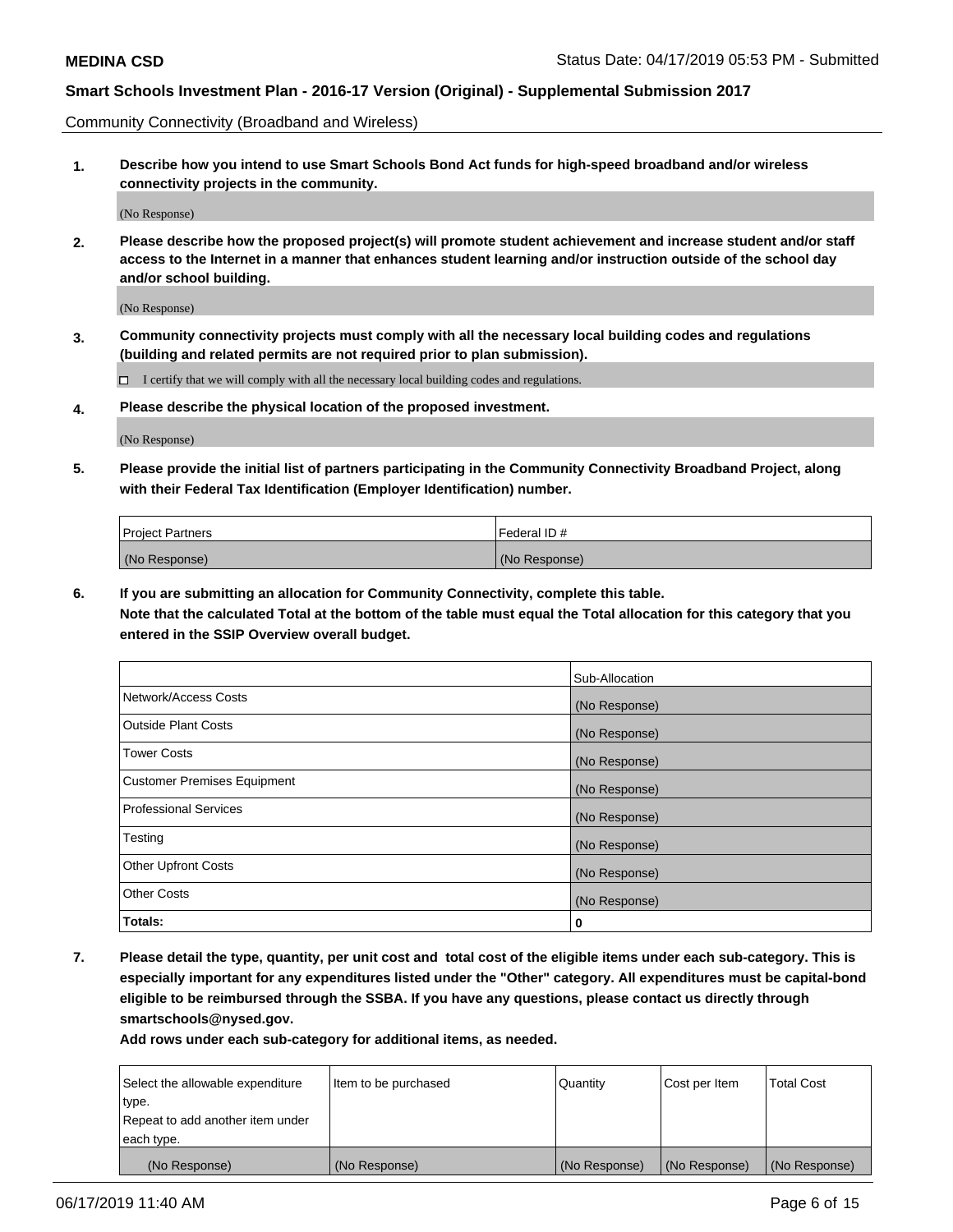### Classroom Learning Technology

**1. In order for students and faculty to receive the maximum benefit from the technology made available under the Smart Schools Bond Act, their school buildings must possess sufficient connectivity infrastructure to ensure that devices can be used during the school day. Smart Schools Investment Plans must demonstrate that sufficient infrastructure that meets the Federal Communications Commission's 100 Mbps per 1,000 students standard currently exists in the buildings where new devices will be deployed, or is a planned use of a portion of Smart Schools Bond Act funds, or is under development through another funding source. Smart Schools Bond Act funds used for technology infrastructure or classroom technology investments must increase the number of school buildings that meet or exceed the minimum speed standard of 100 Mbps per 1,000 students and staff within 12 months. This standard may be met on either a contracted 24/7 firm service or a**

- **"burstable" capability. If the standard is met under the burstable criteria, it must be:**
- **1. Specifically codified in a service contract with a provider, and**

**2. Guaranteed to be available to all students and devices as needed, particularly during periods of high demand, such as computer-based testing (CBT) periods.**

**Please describe how your district already meets or is planning to meet this standard within 12 months of plan submission.**

(No Response)

- **1a. If a district believes that it will be impossible to meet this standard within 12 months, it may apply for a waiver of this requirement, as described on the Smart Schools website. The waiver must be filed and approved by SED prior to submitting this survey.**
	- By checking this box, you are certifying that the school district has an approved waiver of this requirement on file with the New York State Education Department.

#### **2. Connectivity Speed Calculator (Required)**

|                         | I Number of<br>Students | Multiply by<br>100 Kbps | to Convert to<br>Required<br>Speed in Mb | Divide by 1000 Current Speed Expected<br>lin Mb | Speed to be<br>Attained Within Required<br>12 Months | <b>Expected Date</b><br>When<br>Speed Will be<br>Met |
|-------------------------|-------------------------|-------------------------|------------------------------------------|-------------------------------------------------|------------------------------------------------------|------------------------------------------------------|
| <b>Calculated Speed</b> | (No<br>Response)        | (No Response)           | (No<br>Response)                         | (No<br>Response)                                | (No<br>Response)                                     | (No<br>Response)                                     |

**3. If the district wishes to have students and staff access the Internet from wireless devices within the school building, or in close proximity to it, it must first ensure that it has a robust Wi-Fi network in place that has sufficient bandwidth to meet user demand.**

**Please describe how you have quantified this demand and how you plan to meet this demand.**

(No Response)

**4. All New York State public school districts are required to complete and submit an Instructional Technology Plan survey to the New York State Education Department in compliance with Section 753 of the Education Law and per Part 100.12 of the Commissioner's Regulations.**

**Districts that include educational technology purchases as part of their Smart Schools Investment Plan must have a submitted and approved Instructional Technology Plan survey on file with the New York State Education Department.**

- $\Box$  By checking this box, you are certifying that the school district has an approved Instructional Technology Plan survey on file with the New York State Education Department.
- **5. Describe the devices you intend to purchase and their compatibility with existing or planned platforms or systems. Specifically address the adequacy of each facility's electrical, HVAC and other infrastructure necessary to install and support the operation of the planned technology.**

(No Response)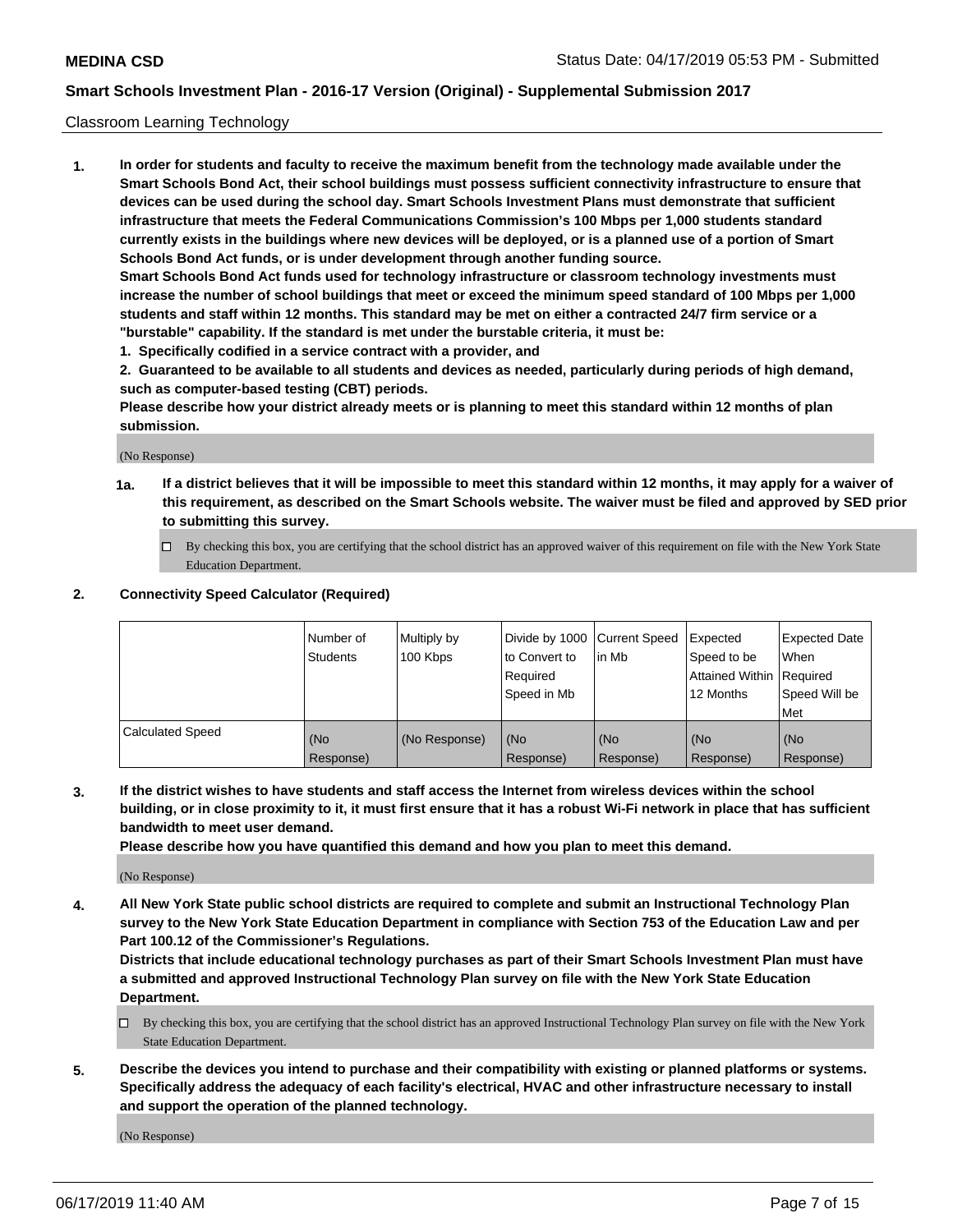#### Classroom Learning Technology

- **6. Describe how the proposed technology purchases will:**
	- **> enhance differentiated instruction;**
	- **> expand student learning inside and outside the classroom;**
	- **> benefit students with disabilities and English language learners; and**
	- **> contribute to the reduction of other learning gaps that have been identified within the district.**

**The expectation is that districts will place a priority on addressing the needs of students who struggle to succeed in a rigorous curriculum. Responses in this section should specifically address this concern and align with the district's Instructional Technology Plan (in particular Question 2 of E. Curriculum and Instruction: "Does the district's instructional technology plan address the needs of students with disabilities to ensure equitable access to instruction, materials and assessments?" and Question 3 of the same section: "Does the district's instructional technology plan address the provision of assistive technology specifically for students with disabilities to ensure access to and participation in the general curriculum?"**

(No Response)

**7. Where appropriate, describe how the proposed technology purchases will enhance ongoing communication with parents and other stakeholders and help the district facilitate technology-based regional partnerships, including distance learning and other efforts.**

(No Response)

**8. Describe the district's plan to provide professional development to ensure that administrators, teachers and staff can employ the technology purchased to enhance instruction successfully.**

**Note: This response should be aligned and expanded upon in accordance with your district's response to Question 1 of F. Professional Development of your Instructional Technology Plan: "Please provide a summary of professional development offered to teachers and staff, for the time period covered by this plan, to support technology to enhance teaching and learning. Please include topics, audience and method of delivery within your summary."**

(No Response)

- **9. Districts must contact the SUNY/CUNY teacher preparation program that supplies the largest number of the district's new teachers to request advice on innovative uses and best practices at the intersection of pedagogy and educational technology.**
	- By checking this box, you certify that you have contacted the SUNY/CUNY teacher preparation program that supplies the largest number of your new teachers to request advice on these issues.
	- **9a. Please enter the name of the SUNY or CUNY Institution that you contacted.**

(No Response)

**9b. Enter the primary Institution phone number.**

(No Response)

**9c. Enter the name of the contact person with whom you consulted and/or will be collaborating with on innovative uses of technology and best practices.**

(No Response)

**10. A district whose Smart Schools Investment Plan proposes the purchase of technology devices and other hardware must account for nonpublic schools in the district.**

**Are there nonpublic schools within your school district?**

Yes

 $\square$  No

**11. Nonpublic Classroom Technology Loan Calculator**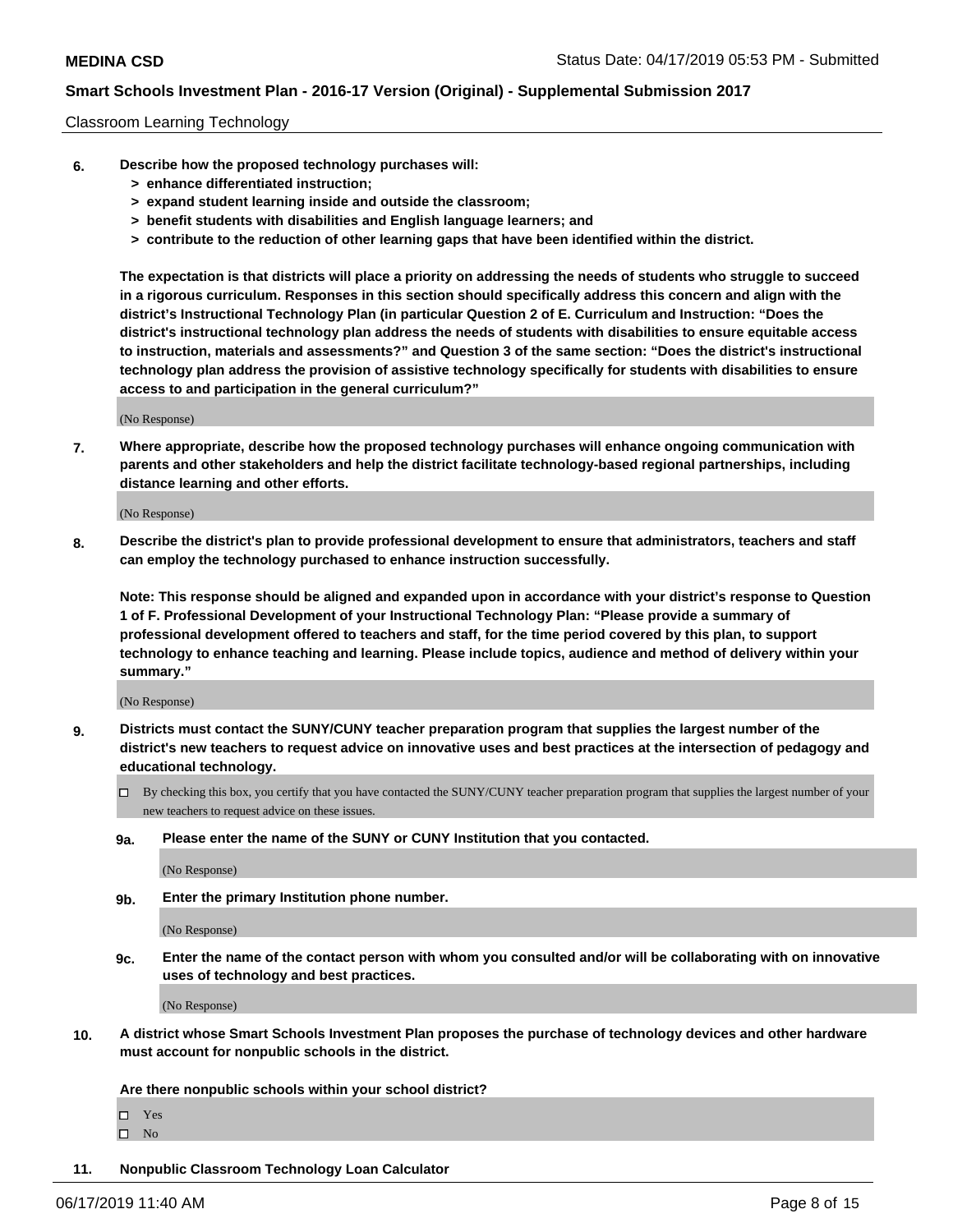### Classroom Learning Technology

**The Smart Schools Bond Act provides that any Classroom Learning Technology purchases made using Smart Schools funds shall be lent, upon request, to nonpublic schools in the district. However, no school district shall be required to loan technology in amounts greater than the total obtained and spent on technology pursuant to the Smart Schools Bond Act and the value of such loan may not exceed the total of \$250 multiplied by the nonpublic school enrollment in the base year at the time of enactment. See:**

**http://www.p12.nysed.gov/mgtserv/smart\_schools/docs/Smart\_Schools\_Bond\_Act\_Guidance\_04.27.15\_Final.pdf.**

|                                       | 1. Classroom<br>Technology<br>Sub-allocation | 2. Public<br>l Enrollment<br>(2014-15) | 3. Nonpublic<br>l Enrollment<br>$(2014 - 15)$ | l 4. Sum of<br>l Public and<br>l Nonpublic<br>Enrollment                                      | 15. Total Per<br>Pupil Sub-<br>l allocation | l 6. Total<br>Nonpublic Loan<br>Amount |
|---------------------------------------|----------------------------------------------|----------------------------------------|-----------------------------------------------|-----------------------------------------------------------------------------------------------|---------------------------------------------|----------------------------------------|
| Calculated Nonpublic Loan<br>l Amount |                                              |                                        |                                               | (No Response)   (No Response)   (No Response)   (No Response)   (No Response)   (No Response) |                                             |                                        |

**12. To ensure the sustainability of technology purchases made with Smart Schools funds, districts must demonstrate a long-term plan to maintain and replace technology purchases supported by Smart Schools Bond Act funds. This sustainability plan shall demonstrate a district's capacity to support recurring costs of use that are ineligible for Smart Schools Bond Act funding such as device maintenance, technical support, Internet and wireless fees, maintenance of hotspots, staff professional development, building maintenance and the replacement of incidental items. Further, such a sustainability plan shall include a long-term plan for the replacement of purchased devices and equipment at the end of their useful life with other funding sources.**

 $\Box$  By checking this box, you certify that the district has a sustainability plan as described above.

**13. Districts must ensure that devices purchased with Smart Schools Bond funds will be distributed, prepared for use, maintained and supported appropriately. Districts must maintain detailed device inventories in accordance with generally accepted accounting principles.**

By checking this box, you certify that the district has a distribution and inventory management plan and system in place.

**14. If you are submitting an allocation for Classroom Learning Technology complete this table. Note that the calculated Total at the bottom of the table must equal the Total allocation for this category that you entered in the SSIP Overview overall budget.**

|                          | Sub-Allocation |
|--------------------------|----------------|
| Interactive Whiteboards  | (No Response)  |
| <b>Computer Servers</b>  | (No Response)  |
| <b>Desktop Computers</b> | (No Response)  |
| <b>Laptop Computers</b>  | (No Response)  |
| <b>Tablet Computers</b>  | (No Response)  |
| <b>Other Costs</b>       | (No Response)  |
| Totals:                  | 0              |

**15. Please detail the type, quantity, per unit cost and total cost of the eligible items under each sub-category. This is especially important for any expenditures listed under the "Other" category. All expenditures must be capital-bond eligible to be reimbursed through the SSBA. If you have any questions, please contact us directly through smartschools@nysed.gov.**

**Please specify in the "Item to be Purchased" field which specific expenditures and items are planned to meet the district's nonpublic loan requirement, if applicable.**

**NOTE: Wireless Access Points that will be loaned/purchased for nonpublic schools should ONLY be included in this category, not under School Connectivity, where public school districts would list them.**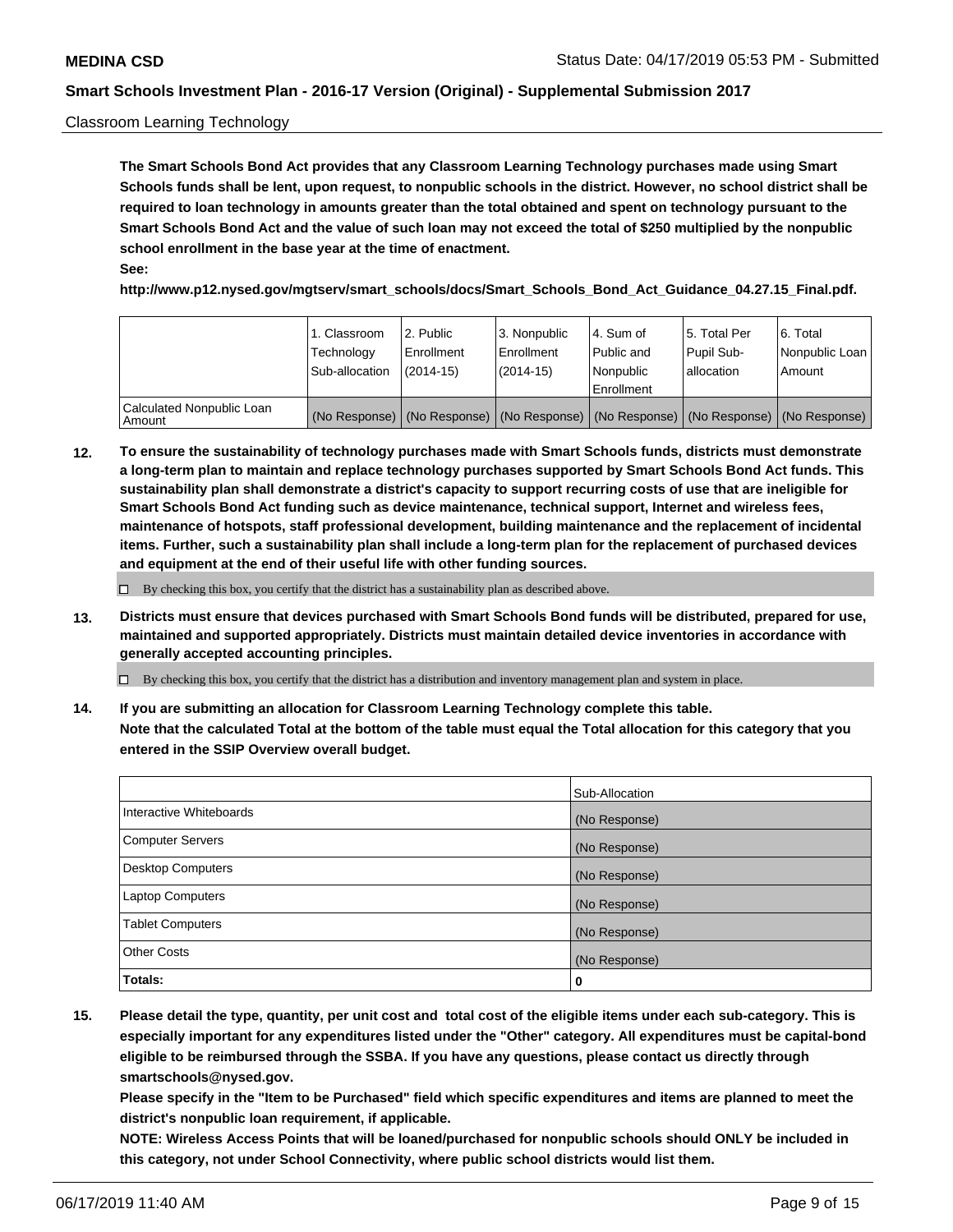Classroom Learning Technology

| Select the allowable expenditure | Iltem to be Purchased | Quantity      | Cost per Item | <b>Total Cost</b> |
|----------------------------------|-----------------------|---------------|---------------|-------------------|
| type.                            |                       |               |               |                   |
| Repeat to add another item under |                       |               |               |                   |
| each type.                       |                       |               |               |                   |
| (No Response)                    | (No Response)         | (No Response) | (No Response) | (No Response)     |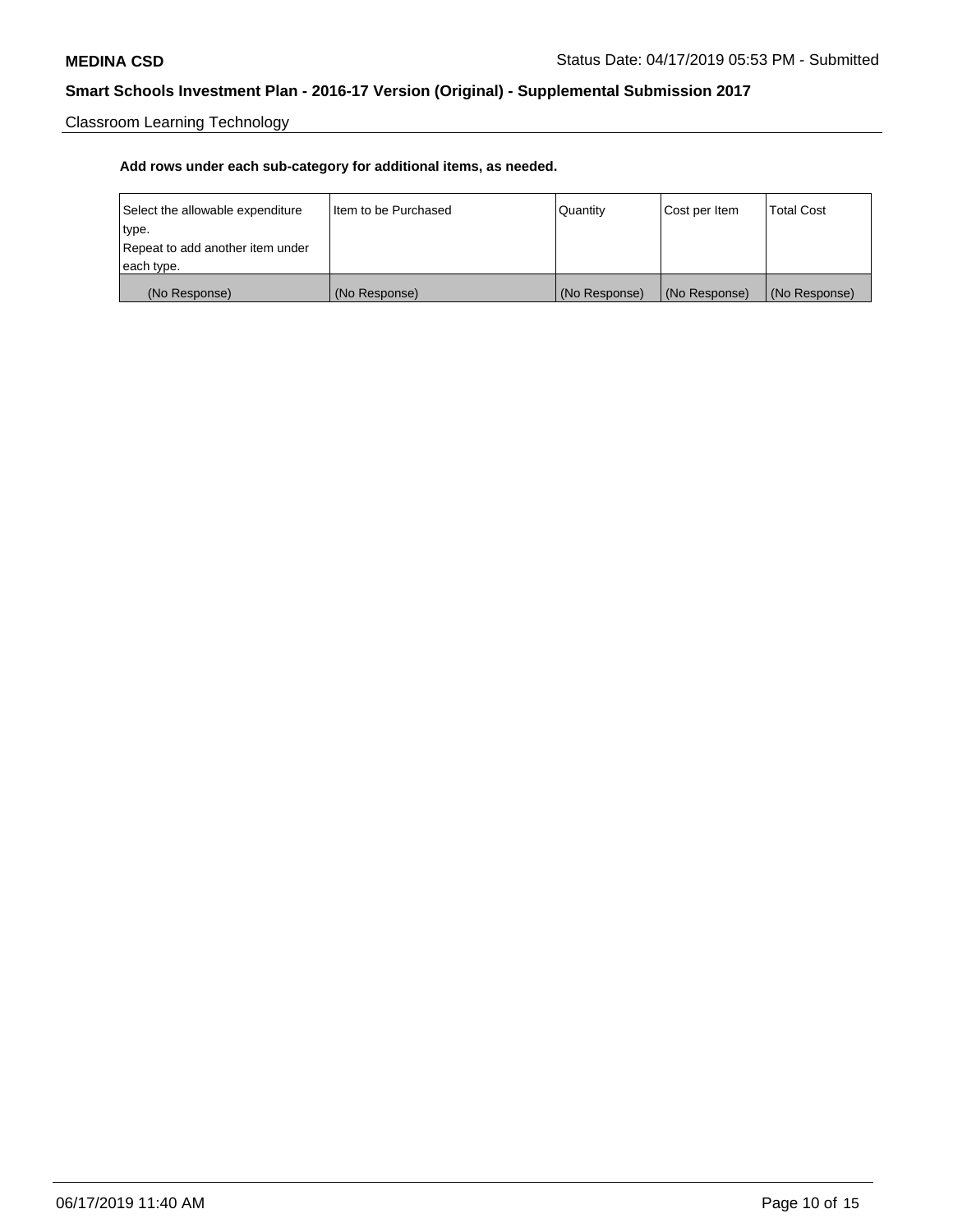#### Pre-Kindergarten Classrooms

**1. Provide information regarding how and where the district is currently serving pre-kindergarten students and justify the need for additional space with enrollment projections over 3 years.**

(No Response)

- **2. Describe the district's plan to construct, enhance or modernize education facilities to accommodate prekindergarten programs. Such plans must include:**
	- **Specific descriptions of what the district intends to do to each space;**
	- **An affirmation that pre-kindergarten classrooms will contain a minimum of 900 square feet per classroom;**
	- **The number of classrooms involved;**
	- **The approximate construction costs per classroom; and**
	- **Confirmation that the space is district-owned or has a long-term lease that exceeds the probable useful life of the improvements.**

(No Response)

**3. Smart Schools Bond Act funds may only be used for capital construction costs. Describe the type and amount of additional funds that will be required to support ineligible ongoing costs (e.g. instruction, supplies) associated with any additional pre-kindergarten classrooms that the district plans to add.**

(No Response)

**4. All plans and specifications for the erection, repair, enlargement or remodeling of school buildings in any public school district in the State must be reviewed and approved by the Commissioner. Districts that plan capital projects using their Smart Schools Bond Act funds will undergo a Preliminary Review Process by the Office of Facilities Planning.**

**Please indicate on a separate row each project number given to you by the Office of Facilities Planning.**

| Project Number |  |
|----------------|--|
| (No Response)  |  |
|                |  |

**5. If you have made an allocation for Pre-Kindergarten Classrooms, complete this table.**

**Note that the calculated Total at the bottom of the table must equal the Total allocation for this category that you entered in the SSIP Overview overall budget.**

|                                          | Sub-Allocation |
|------------------------------------------|----------------|
| Construct Pre-K Classrooms               | (No Response)  |
| Enhance/Modernize Educational Facilities | (No Response)  |
| <b>Other Costs</b>                       | (No Response)  |
| Totals:                                  | 0              |

**6. Please detail the type, quantity, per unit cost and total cost of the eligible items under each sub-category. This is especially important for any expenditures listed under the "Other" category. All expenditures must be capital-bond eligible to be reimbursed through the SSBA. If you have any questions, please contact us directly through smartschools@nysed.gov.**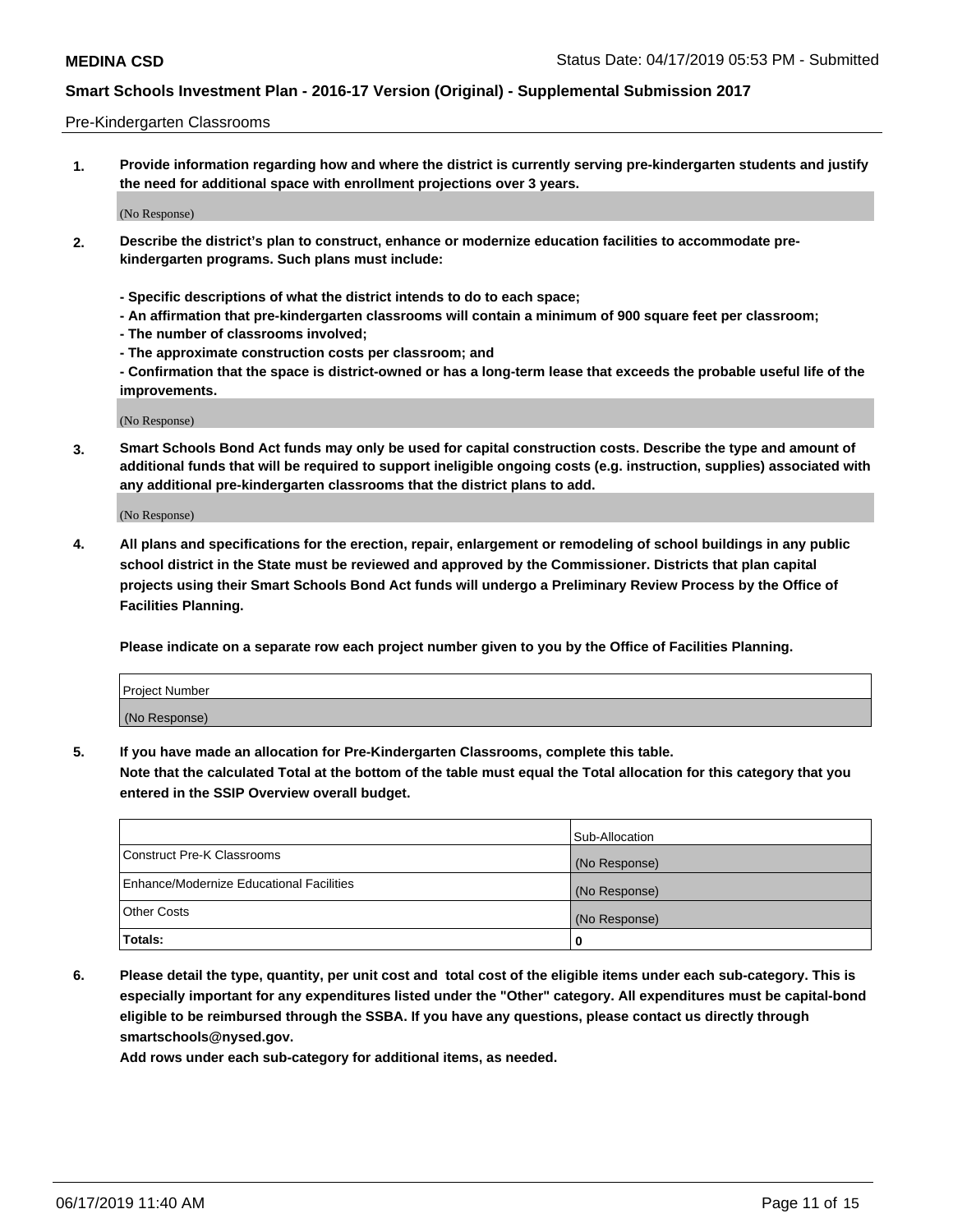Pre-Kindergarten Classrooms

| Select the allowable expenditure | Item to be purchased | Quantity      | Cost per Item | <b>Total Cost</b> |
|----------------------------------|----------------------|---------------|---------------|-------------------|
| type.                            |                      |               |               |                   |
| Repeat to add another item under |                      |               |               |                   |
| each type.                       |                      |               |               |                   |
| (No Response)                    | (No Response)        | (No Response) | (No Response) | (No Response)     |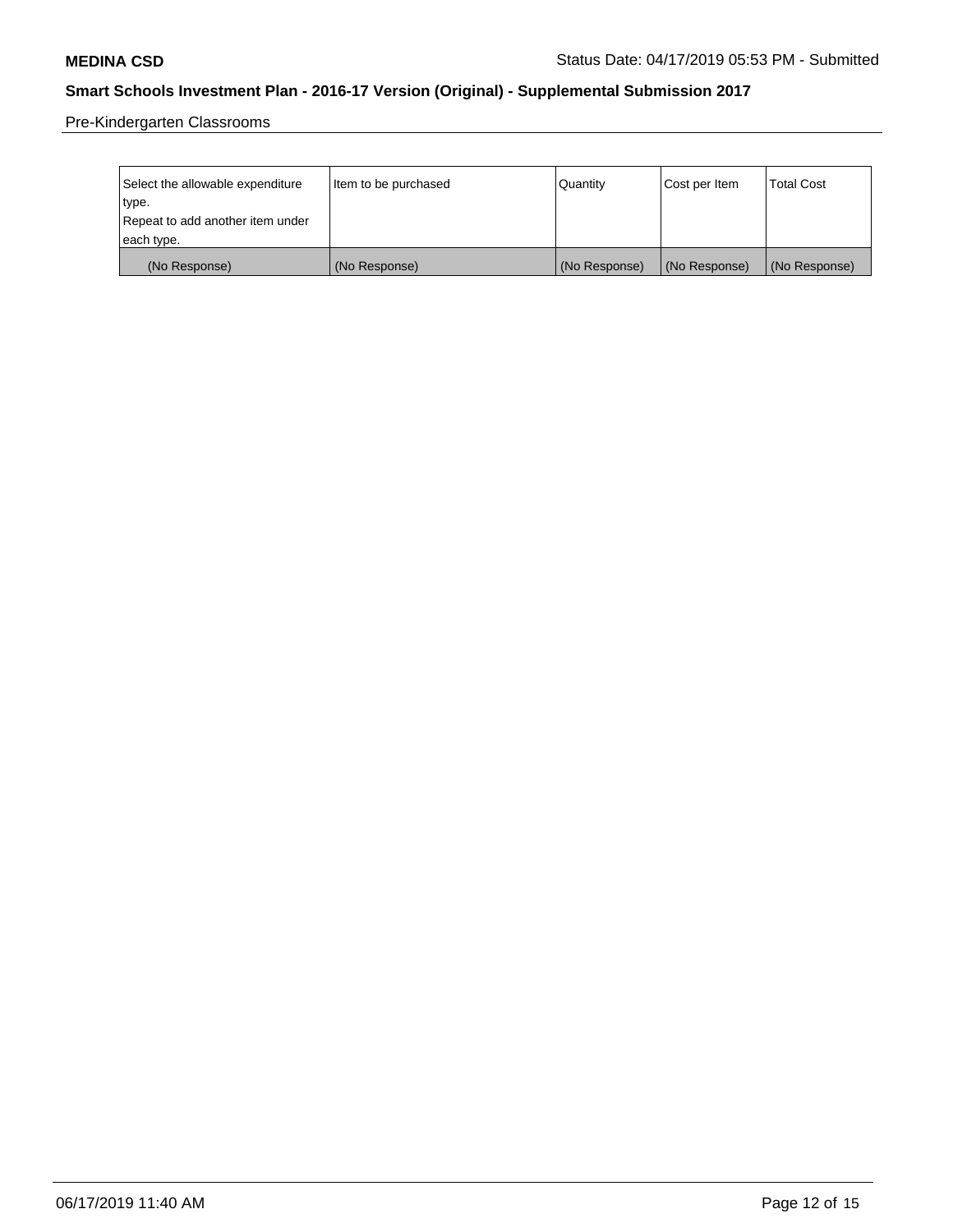Replace Transportable Classrooms

**1. Describe the district's plan to construct, enhance or modernize education facilities to provide high-quality instructional space by replacing transportable classrooms.**

(No Response)

**2. All plans and specifications for the erection, repair, enlargement or remodeling of school buildings in any public school district in the State must be reviewed and approved by the Commissioner. Districts that plan capital projects using their Smart Schools Bond Act funds will undergo a Preliminary Review Process by the Office of Facilities Planning.**

**Please indicate on a separate row each project number given to you by the Office of Facilities Planning.**

| Project Number |  |
|----------------|--|
|                |  |
|                |  |
|                |  |
|                |  |
| (No Response)  |  |
|                |  |
|                |  |
|                |  |

**3. For large projects that seek to blend Smart Schools Bond Act dollars with other funds, please note that Smart Schools Bond Act funds can be allocated on a pro rata basis depending on the number of new classrooms built that directly replace transportable classroom units.**

**If a district seeks to blend Smart Schools Bond Act dollars with other funds describe below what other funds are being used and what portion of the money will be Smart Schools Bond Act funds.**

(No Response)

**4. If you have made an allocation for Replace Transportable Classrooms, complete this table. Note that the calculated Total at the bottom of the table must equal the Total allocation for this category that you entered in the SSIP Overview overall budget.**

|                                                | Sub-Allocation |
|------------------------------------------------|----------------|
| Construct New Instructional Space              | (No Response)  |
| Enhance/Modernize Existing Instructional Space | (No Response)  |
| <b>Other Costs</b>                             | (No Response)  |
| Totals:                                        | 0              |

**5. Please detail the type, quantity, per unit cost and total cost of the eligible items under each sub-category. This is especially important for any expenditures listed under the "Other" category. All expenditures must be capital-bond eligible to be reimbursed through the SSBA. If you have any questions, please contact us directly through smartschools@nysed.gov.**

| Select the allowable expenditure | Item to be purchased | l Quantitv    | Cost per Item | <b>Total Cost</b> |
|----------------------------------|----------------------|---------------|---------------|-------------------|
| type.                            |                      |               |               |                   |
| Repeat to add another item under |                      |               |               |                   |
| each type.                       |                      |               |               |                   |
| (No Response)                    | (No Response)        | (No Response) | (No Response) | (No Response)     |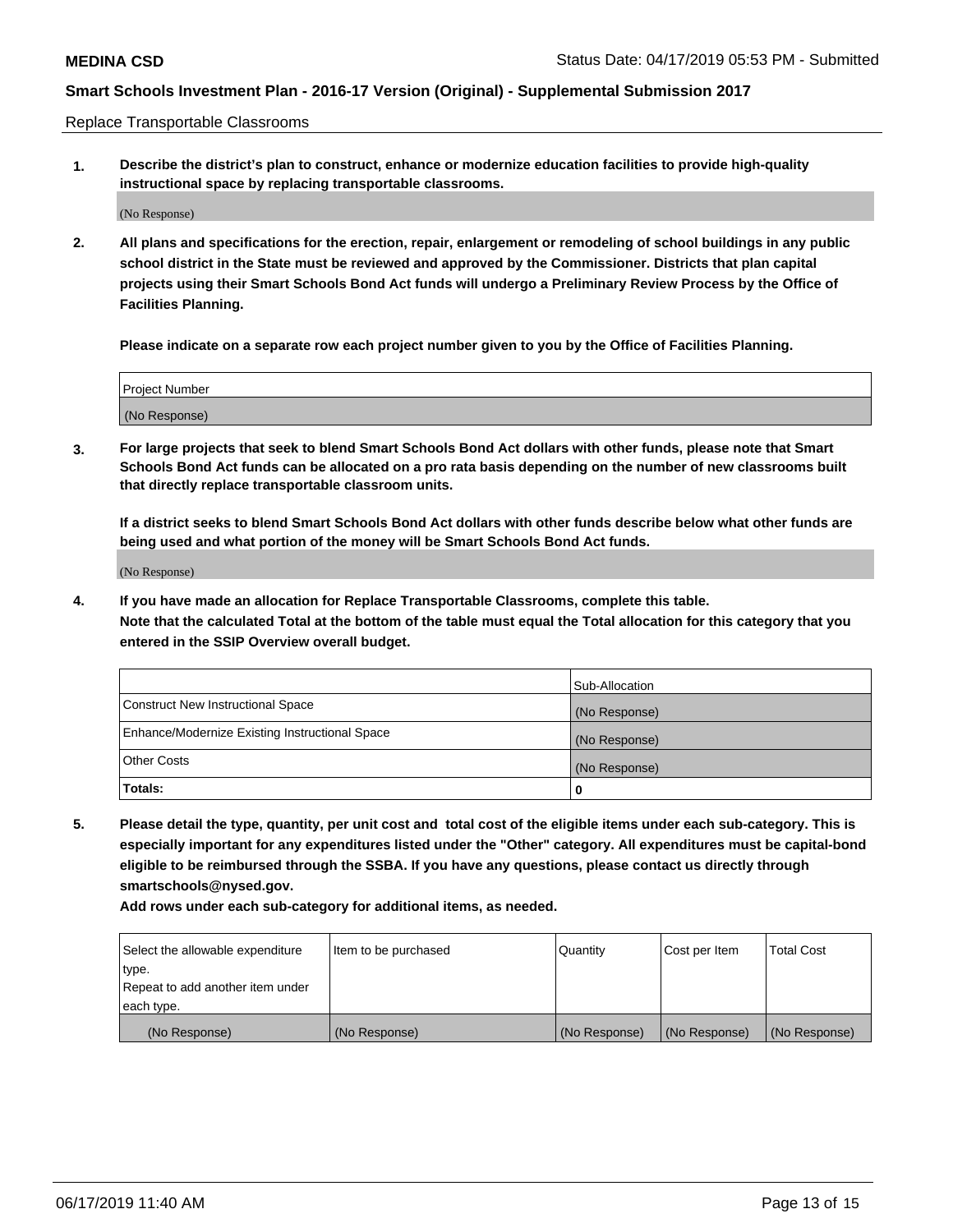High-Tech Security Features

**1. Describe how you intend to use Smart Schools Bond Act funds to install high-tech security features in school buildings and on school campuses.**

(No Response)

**2. All plans and specifications for the erection, repair, enlargement or remodeling of school buildings in any public school district in the State must be reviewed and approved by the Commissioner. Districts that plan capital projects using their Smart Schools Bond Act funds will undergo a Preliminary Review Process by the Office of Facilities Planning.** 

**Please indicate on a separate row each project number given to you by the Office of Facilities Planning.**

| <b>Project Number</b> |  |
|-----------------------|--|
| (No Response)         |  |

- **3. Was your project deemed eligible for streamlined Review?**
	- Yes
	- $\square$  No
- **4. Include the name and license number of the architect or engineer of record.**

| <b>Name</b>   | License Number |
|---------------|----------------|
| (No Response) | (No Response)  |

**5. If you have made an allocation for High-Tech Security Features, complete this table.**

**Note that the calculated Total at the bottom of the table must equal the Total allocation for this category that you entered in the SSIP Overview overall budget.**

|                                                      | Sub-Allocation |
|------------------------------------------------------|----------------|
| Capital-Intensive Security Project (Standard Review) | (No Response)  |
| <b>Electronic Security System</b>                    | (No Response)  |
| <b>Entry Control System</b>                          | (No Response)  |
| Approved Door Hardening Project                      | (No Response)  |
| <b>Other Costs</b>                                   | (No Response)  |
| Totals:                                              | 0              |

**6. Please detail the type, quantity, per unit cost and total cost of the eligible items under each sub-category. This is especially important for any expenditures listed under the "Other" category. All expenditures must be capital-bond eligible to be reimbursed through the SSBA. If you have any questions, please contact us directly through smartschools@nysed.gov.**

| Select the allowable expenditure | Item to be purchased | l Quantitv    | Cost per Item | <b>Total Cost</b> |
|----------------------------------|----------------------|---------------|---------------|-------------------|
| type.                            |                      |               |               |                   |
| Repeat to add another item under |                      |               |               |                   |
| each type.                       |                      |               |               |                   |
| (No Response)                    | (No Response)        | (No Response) | (No Response) | (No Response)     |